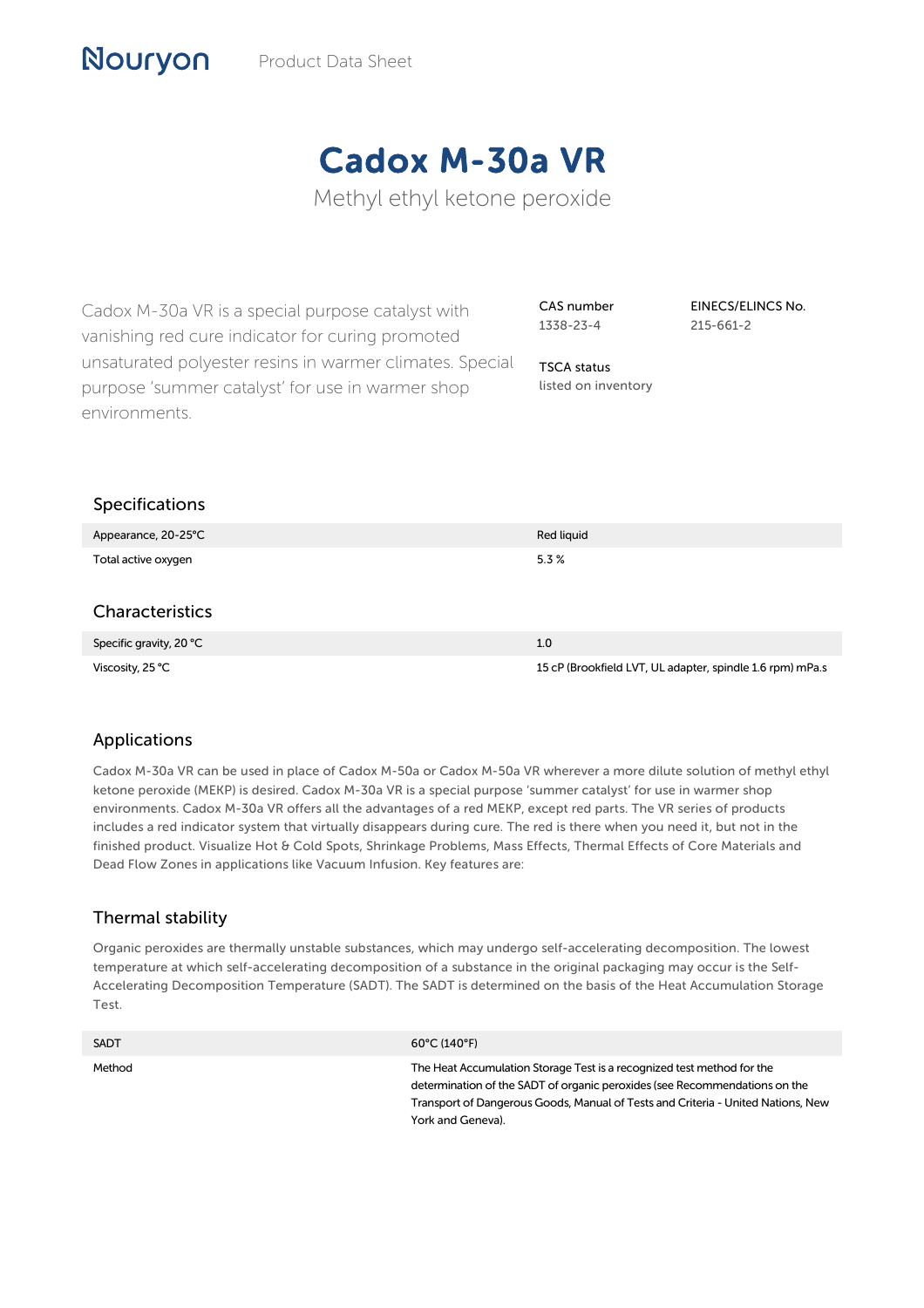## Storage

Due to the relatively unstable nature of organic peroxides a loss of quality can be detected over a period of time. To minimize the loss of quality, Nouryon recommends a maximum storage temperature (Ts max. ) for each organic peroxide product.

| Ts Max. | $30^{\circ}$ C (86 $^{\circ}$ F)                                                                                                                                                 |
|---------|----------------------------------------------------------------------------------------------------------------------------------------------------------------------------------|
| Note    | When stored under these recommended storage conditions, Cadox M-30a VR will<br>remain within the Nouryon specifications for a period of at least three months after<br>delivery. |

#### Packaging and transport

Cadox M-30a VR is packed in non-returnable, 1 gallon polyethylene containers of 7 lb net weight (4 per case). Both packaging and transport meet the international regulations. For the availability of other packed quantities contact your Nouryon representative. Cadox M-30a VR is classified as Organic peroxide type E; liquid; Division 5. 2; UN 3107; PG II.

## Safety and handling

Keep containers tightly closed. Store and handle Cadox M-30a VR in a dry well-ventilated place away from sources of heat or ignition and direct sunlight. Never weigh out in the storage room. Avoid contact with reducing agents (e. g. amines), acids, alkalis and heavy metal compounds (e. g. accelerators, driers and metal soaps). Please refer to the Safety Data Sheet (SDS) for further information on the safe storage, use and handling of Cadox M-30a VR. This information should be thoroughly reviewed prior to acceptance of this product. The SDS is available at nouryon.com/sds-search.

#### Major decomposition products

Carbon dioxide, Water, Acetic acid, Formic acid, Propionic acid, Methyl ethyl ketone